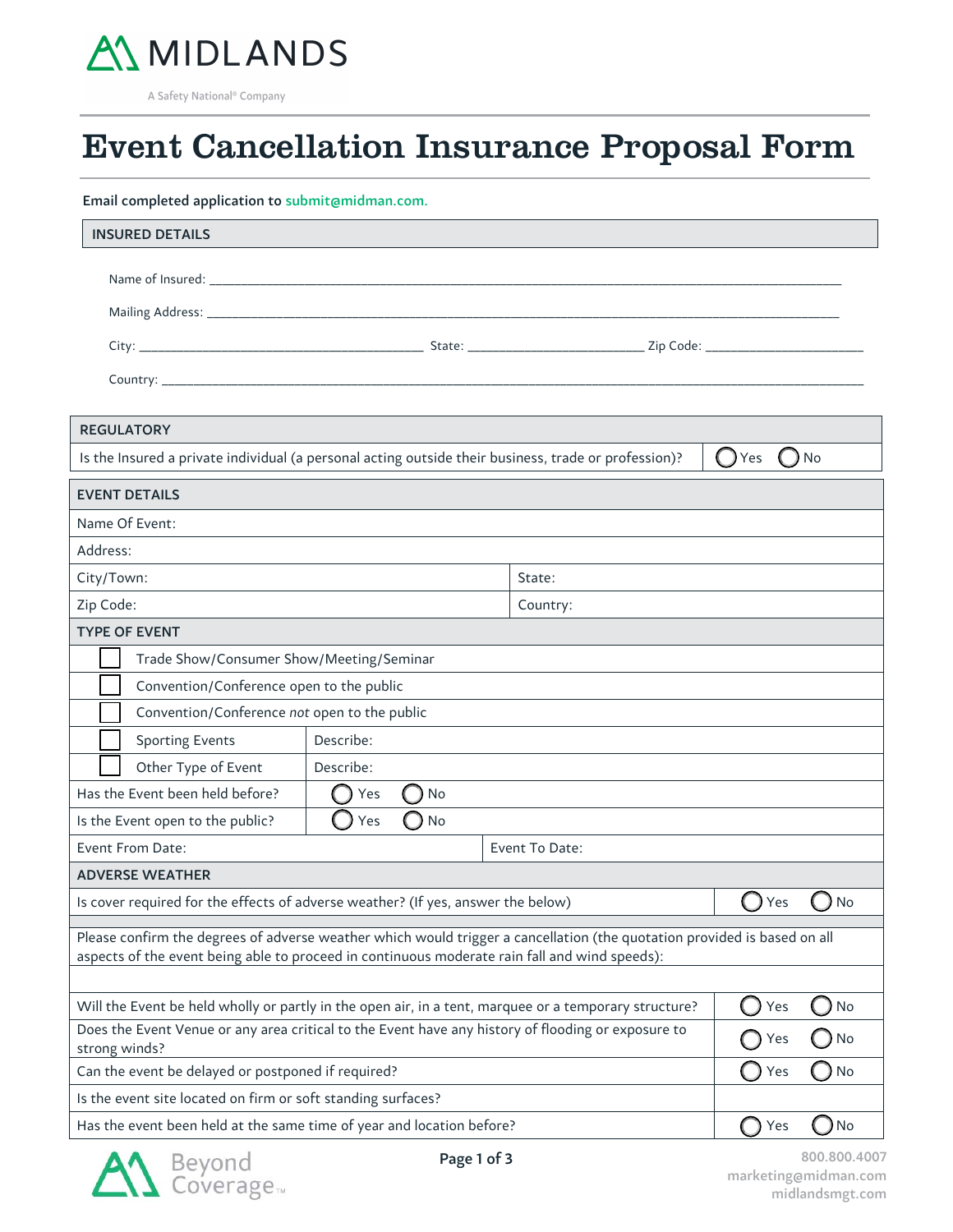

A Safety National® Company

| <b>LIMITS OF INDEMNITY</b>                                                                                                                                                                                  |                              |                |  |  |  |
|-------------------------------------------------------------------------------------------------------------------------------------------------------------------------------------------------------------|------------------------------|----------------|--|--|--|
| Please provide the following financial information for your Event.                                                                                                                                          |                              |                |  |  |  |
| 100% Gross Revenue:                                                                                                                                                                                         |                              |                |  |  |  |
| !00% Costs and Expenses:                                                                                                                                                                                    |                              |                |  |  |  |
| Please select the basis of indemnity you require:<br><b>Gross Revenue</b><br>Cost and Expenses                                                                                                              |                              |                |  |  |  |
| <b>NON APPEARANCE</b>                                                                                                                                                                                       |                              |                |  |  |  |
| Do you require Non Appearance                                                                                                                                                                               |                              |                |  |  |  |
| $\bigcirc$ Yes<br>No<br>coverage?                                                                                                                                                                           |                              |                |  |  |  |
| Type of Non Appearance coverage required:                                                                                                                                                                   |                              |                |  |  |  |
| Key Speaker*                                                                                                                                                                                                |                              |                |  |  |  |
| First Name:<br>1.                                                                                                                                                                                           | Last Name:                   | Date of Birth: |  |  |  |
| First Name:<br>2.                                                                                                                                                                                           | Last Name:                   | Date of Birth: |  |  |  |
| First Name:<br>3.                                                                                                                                                                                           | Date of Birth:<br>Last Name: |                |  |  |  |
| Is any Key Speaker a member of a royal family or serving/former head of state?                                                                                                                              | Yes                          | $\n  0$ No     |  |  |  |
| *If there are more than 3 persons to be insured please attach an additional sheet with names and dates of birth.                                                                                            |                              |                |  |  |  |
| Individuals or Group of Individuals*                                                                                                                                                                        |                              |                |  |  |  |
| First Name:<br>1.                                                                                                                                                                                           | Last Name:                   | Date of Birth: |  |  |  |
| First Name:<br>2.                                                                                                                                                                                           | Last Name:                   | Date of Birth: |  |  |  |
| First Name:<br>3.                                                                                                                                                                                           | Last Name:                   | Date of Birth: |  |  |  |
| *If there are more than 3 persons to be insured please attach an additional sheet with names and dates of birth.                                                                                            |                              |                |  |  |  |
| Simultaneous Non-Appearance for 25% or more of participants due to common accident or<br>No<br>Yes<br>$\Box$<br>common illness?                                                                             |                              |                |  |  |  |
| Please confirm there are 20 or more performers in total:                                                                                                                                                    |                              | O No<br>Yes    |  |  |  |
|                                                                                                                                                                                                             |                              |                |  |  |  |
| <b>GENERAL INFORMATION</b><br>Will all contractual arrangements necessary for the successful fulfilment of each Event be made                                                                               |                              |                |  |  |  |
| and confirmed in writing in a prudent and timely manner prior to the start of the Event?                                                                                                                    | Yes<br>No                    |                |  |  |  |
| Has any Event to be insured had any incidents that could have resulted or did result in a loss<br>which would have been covered under this insurance during the past three years?                           | No<br>Yes                    |                |  |  |  |
| Is the Insured aware of any matter, fact, circumstance or incident existing or threatened that<br>Yes<br>( )No<br>could possibly affect any Event and might result in a claim under the proposed insurance? |                              |                |  |  |  |
|                                                                                                                                                                                                             |                              |                |  |  |  |
| <b>SPECIFIC NON STANDARD COVERAGE</b>                                                                                                                                                                       |                              |                |  |  |  |
| Does the Insured have any specific non-standard coverage requirements?                                                                                                                                      | N <sub>o</sub><br>Yes        |                |  |  |  |
| <b>OTHER COMMENTS/NOTES</b>                                                                                                                                                                                 |                              |                |  |  |  |
|                                                                                                                                                                                                             |                              |                |  |  |  |
|                                                                                                                                                                                                             |                              |                |  |  |  |
|                                                                                                                                                                                                             |                              |                |  |  |  |
|                                                                                                                                                                                                             |                              |                |  |  |  |
|                                                                                                                                                                                                             |                              |                |  |  |  |